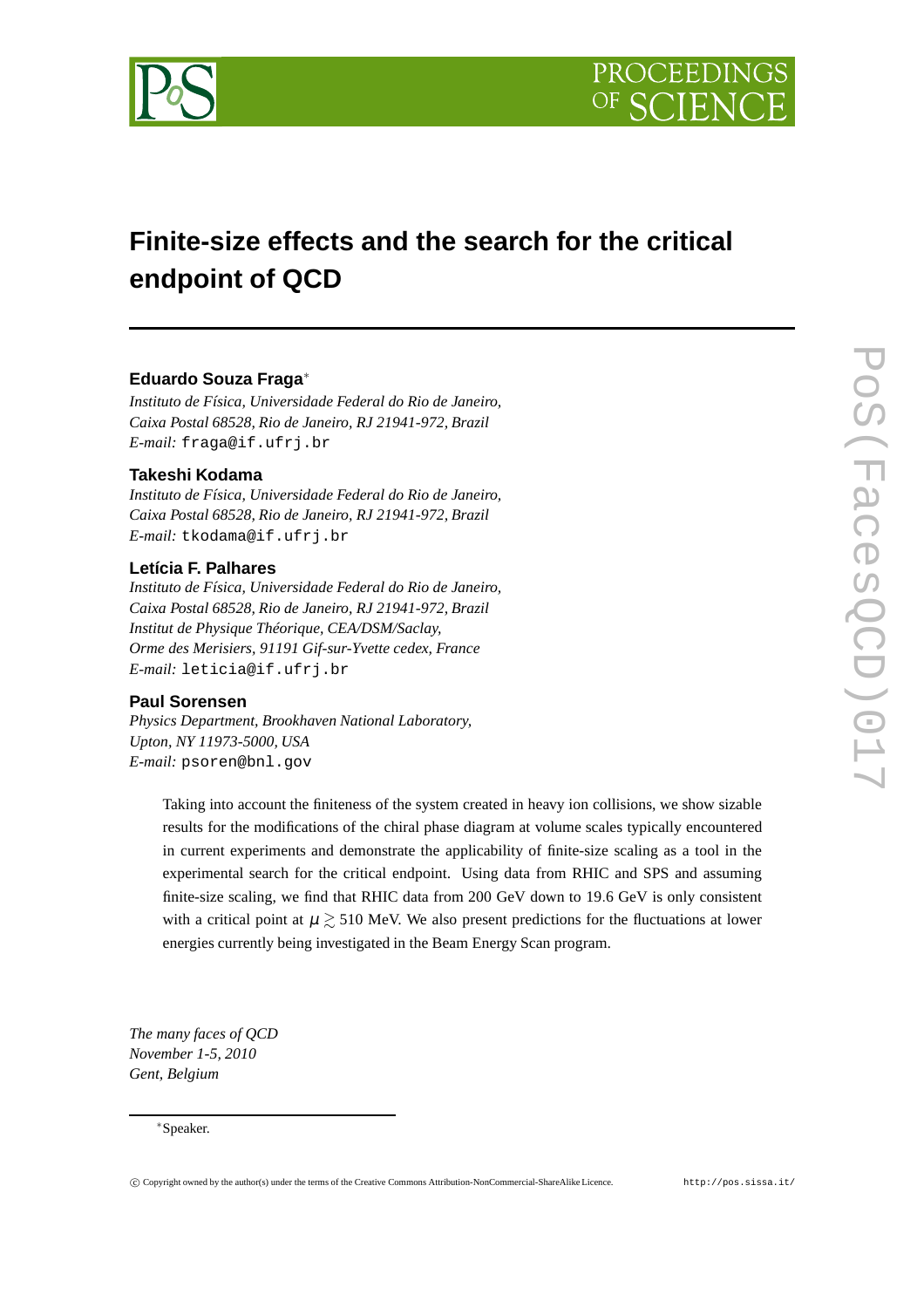Relativistic heavy ion collision experiments have entered a new era of investigations of the phase diagram of strong interactions. The Beam Energy Scan program at RHIC [1] is probing a relatively wide window in center-of-mass energy, which translates into higher values of the baryonic chemical potentials and lower values of the temperature associated with the plasma created in the collision process. The hope is that the scan will able to reach the region where a second-order critical point is expected to exist [2]. Therefore, pragmatic theoretical tools that can be phenomenologically applied to data analysis are demanded.

Identifying the presence of a critical point, and even of a first-order transition coexistence line, is not a simple task in heavy ion experiments. One has to uncover, from different sorts of complex backgrounds, signatures related to large fluctuations that would stem from the critical behavior of the order parameter of the chiral transition, the chiral condensate. In a system in equilibrium and in the thermodynamic limit, those are a consequence of the unlimited growth of the correlation length [3], and in the case of heavy ions would lead to non-monotonic behavior [4, 5] or sign modifications [6] of particle correlation fluctuations.

Although often compared to the case of the early universe at the time of the primordial quarkhadron transition, the space-time scales present in the dynamics of the quark-gluon plasma formed in heavy ion collisions differ from the cosmological ones by almost twenty orders of magnitude. So, realistically, this system is usually small, short-lived, and part of the time out of equilibrium. The finite (short) lifetime of the plasma state and critical slowing down could severely constrain the growth of the correlation length, as shown by estimates in Refs. [7, 8]. The finite size of the system could dramatically modify the phase structure of strong interaction, as shown using lattice simulations [9, 10] and different effective model approaches [11, 12, 13, 14], and also affect significantly the dynamics of phase conversion [15, 16]. As a consequence, all signatures of criticality based on non-monotonic behavior of particle correlation fluctuations will probe a *pseudocritical point* that can be significantly shifted from the genuine (unique) critical endpoint by finite-size corrections and will be sensitive to boundary effects.



Figure 1: Displacement of the pseudocritical endpoint in the  $T - \mu$  plane as the system size is decreased for different boundary conditions.



**Figure 2:** Normalized crossover temperature at  $\mu = 0$ as a function of the inverse size 1/*L* for the cases with PBC and APC.

The latter effect was demonstrated using the linear sigma model coupled to quarks with two flavors [17] as an effective theory for the chiral transition in Ref. [14]. Here we illustrate the rele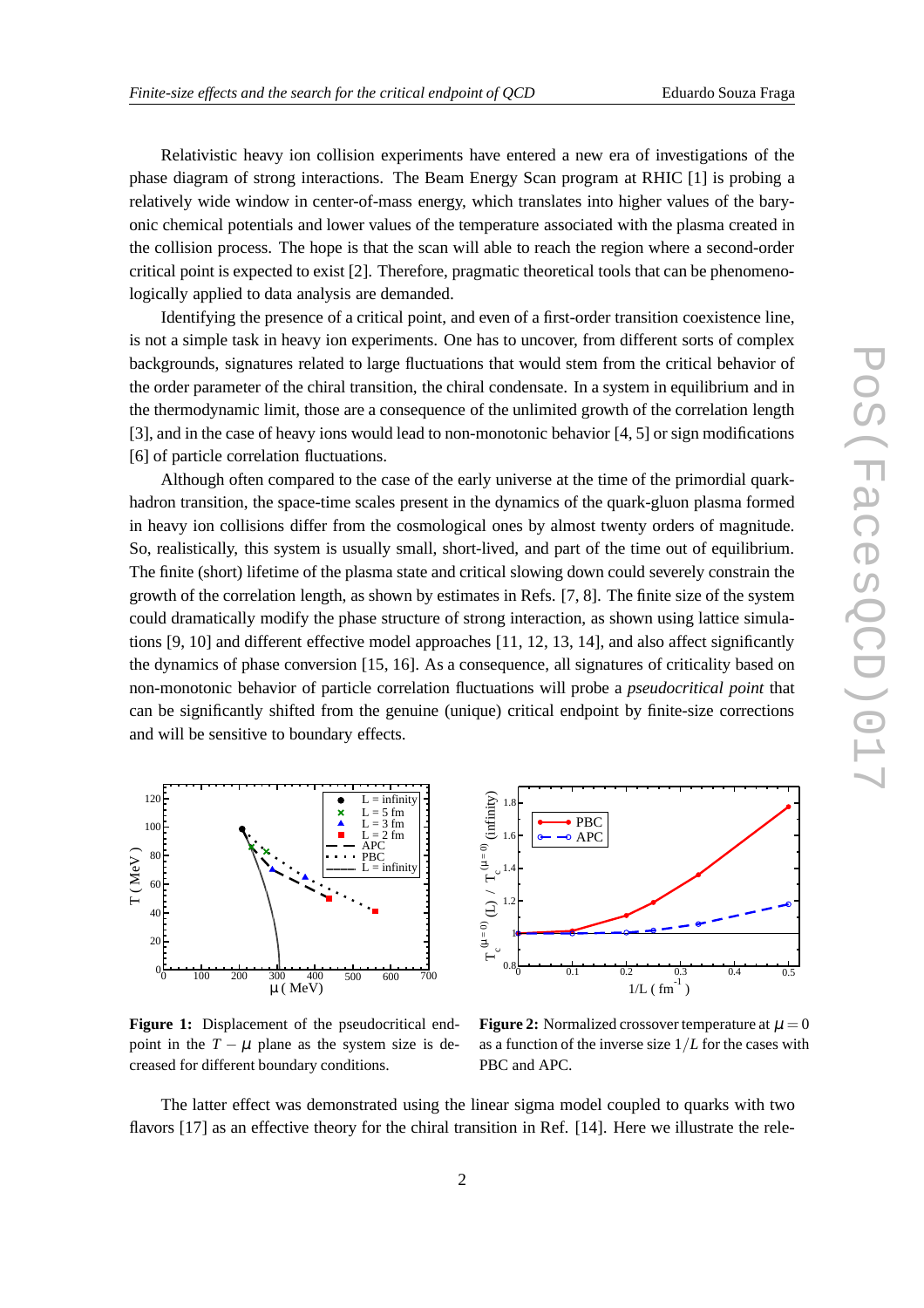vance the effects coming from the finite size of the system, of typical linear size *L*, and the nature of the boundary might have in the investigation of the phase diagram of strong interactions using heavy ion collisions in Figs. 1 and 2. Fig. 1 shows the displacement of the pseudocritical point, comparing periodic boundary conditions (PBC) and anti-periodic boundary conditions (APC): both coordinates of the critical point are significantly modified, and  $\mu_{\text{CEP}}$  is about 30% larger for PBC. For  $\mu = 0$ , the crossover transition is also affected by finite-size corrections, increasing as the system decreases, as shown in Fig. 2. Again, PBC generate larger effects: up to  $\sim 80\%$  increase in the crossover transition temperature at  $\mu = 0$  when  $L = 2$  fm. The range of values for the linear size *L* is motivated by the estimated plasma size presumably formed in high-energy heavy ion collisions at RHIC [18]. The upper limit is essentially geometrical, provided by the radius of the nuclei involved, whereas the lower limit is an estimate for the smallest plasma observed.

Nevertheless, the finiteness of the system in heavy ion collisions also brings a bright side: the possibility of using finite-size scaling (FSS) analysis [19, 20, 21]. FSS is a powerful statistical mechanics technique that prescinds from the knowledge of the details of a given system; instead, it provides information about its criticality based solely on very general characteristics. And since the thermal environment corresponding to the region of quark-gluon plasma formed in heavy ion collisions can be classified according to the centrality of the collision, events can be separated according to the size of the plasma that is created. So, heavy ion collisions indeed provide an ensemble of differently-sized systems.

Although it is clearly not simple to define an appropriate scaling variable in the case of heavy ion collisions, the flexibility of the FSS method allows for a pragmatic approach for the use of scaling plots in the search for the critical endpoint as was delineated in Ref. [14] and performed in Ref. [22]. The essential point is that although the reduced volume of the plasma formed in high-energy heavy ion collisions will dissolve a possible critical point into a region and make the effects from criticality severely smoothened, as discussed above, the non-monotonic behavior of correlation functions for systems of different sizes, given by different centralities, must obey FSS near criticality [3, 23].



µ [MeV] 0 100 200 300 400 500 600  $\overline{0}$ .  $\Omega$ .  $\overline{0}$ .  $\Omega$ .  $\overline{0}$ .  $\overline{0}$ . 0.7  $\frac{v_{p_{\tau}}}{\langle p_{\tau} \rangle}$   $\frac{L^{\gamma_{x}/\gamma}}{L^{\gamma_{y}}}$ T 〈p  $\sigma_{p_{\tau}}$  $\frac{\sigma_{p_{\tau}}}{\sigma_{\text{crit}}}$  -  $\gamma_{x/v}$   $\mu_{\text{crit}}$  = 509 +/- 55 MeV  $v=0.67$  γ<sub>x</sub>=1.00  $\sqrt{s_{nn}}$ =19.6 GeV  $\sqrt{s_{nn}}$ =62.4 GeV  $\sqrt{s_{\rm{on}}}$ =130 GeV  $\sqrt{s}$ <sub>--</sub>200 GeV

**Figure 3:** Scaled  $\sigma_{p} / \langle p \rangle$  vs  $\mu$  for different system sizes, and with  $v = 2/3$  and  $\gamma_x = 1$ . Data extracted from RHIC collisions at energies  $\sqrt{s_{NN}}$  = 19.6,62.4,130, and 200 GeV (linear fit, see text).

**Figure 4:** Scaled  $\sigma_{p} / \langle p_T \rangle$  vs  $\mu$  for different system sizes. Again,  $v = 2/3$  and  $\gamma$ <sub>x</sub> = 1. Data extracted from RHIC collisions at energies  $\sqrt{s_{NN}} = 19.6, 62.4, 130$ , and 200 GeV (second order polynomial fit, see text).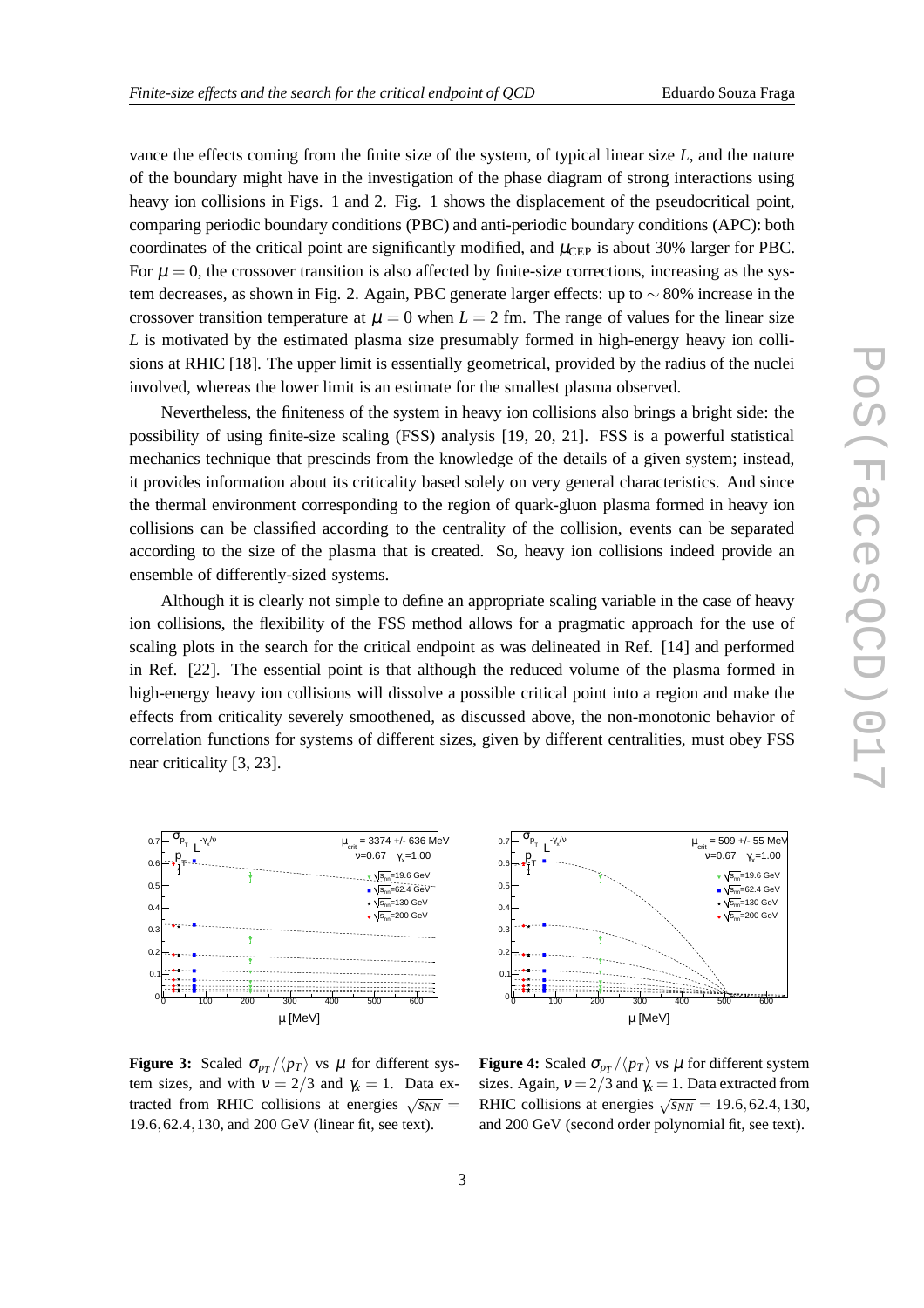Using data from RHIC and SPS and defining appropriate scaling variables, we can generate scaling plots for data sets with  $\sqrt{s_{NN}}$  = 17.3, 19.6, 62.4, 130, 200 GeV. For finite *L*, crossover effects become important. If the correlation length diverges as  $\xi_{\infty} \sim t^{-\nu}$  at criticality, where  $\nu$  is the corresponding critical exponent, in the case of  $L^{-1}t^{-\nu} \gg 1$  the system is no longer governed by the critical fixed point and *L* limits the growth of the correlation length, rounding all singularities [3, 23]. If *L* is finite,  $\xi$  is analytic in the limit  $t \to 0$ , and one can draw scaling plots of  $L/\xi$  vs. some coupling for different values of *L* to find that all curves cross at a given value in this limit, which is a way to determine its critical value. The critical temperature and so on can also be determined in this fashion, since the curves will also cross at  $t = t_c$ . This scaling plot technique can be extended, taken to its full power for other quantities, such as correlation functions. An observable *X* in a finite thermal system can be written, in the neighborhood of criticality, in the following form [21]:

$$
X(t,L) = L^{\chi/\nu} f(tL^{1/\nu}) , \qquad (1)
$$

where  $\gamma_x$  is the bulk (dimension) exponent of *X* and  $\{g\}$  dimensionless coupling constants. The function  $f(y)$  is universal up to scale fixing, and the critical exponents are sensitive essentially to dimensionality and internal symmetry, which will give rise to the different universality classes [23]. Using the appropriate scaling variable, all curves should collapse into one single curve if one is not far from the critical point. So, this technique can be applied to the analysis of observables that are directly related to the correlation function of the order parameter of the transition, such as fluctuations of the multiplicity of soft pions [4]. The correct scaling variable should measure the distance from the critical point, thereby involving both temperature and chemical potential in the case of the QCD phase diagram. This would produce a two-dimensional scaling function and make the analysis of heavy ion data highly nontrivial. Phenomenologically, we adopt a simplification motivated by results from thermal models for the freeze-out region, connecting temperature and chemical potential. We can parametrize the freeze-out curve by  $\sqrt{s_{NN}}$ , and build our one-dimensional scaling variable from this quantity and the size of the system. For details, we refer the reader to Ref. [22].

To search for scaling, we consider the correlation measure  $\sigma_{p_T}/\langle p_T \rangle$  [24] scaled by  $L^{-\gamma_x/\nu}$ , according to Eq. 1. We consider the  $p_T$  fluctuations  $\sigma_{p_T}$  scaled by  $\langle p_T \rangle$  to obtain a dimensionless variable. We use the correlation data measured in bins corresponding to the  $0 - 5\%$ ,  $5 - 10\%$ , 10− 20%, 20− 30%, 30− 40%, 40− 50%, 50− 60%, and 60− 70% most central collisions. We estimate the corresponding lengths *L* to be 12.4, 11.1, 9.6, 8.0, 6.8, 5.6, 4.5, and 3.4 fm. The exponent  $v = 2/3$  is determined by the Ising universality class of QCD and we consider values of <sup>γ</sup>*<sup>x</sup>* around 1 (ignoring small anomalous dimension corrections). We also varied the value of <sup>γ</sup>*<sup>x</sup>* from 0.5 to 2.0 and found that changing  $\gamma_x$  within this range does not improve the scaling behavior.

In Figs. 3 and 4 we plot  $\sigma_{p_T}/\langle p_T \rangle$  scaled by  $L^{-\gamma_x/\nu}$  vs  $\mu$  for different system sizes, using data extracted from collisions at  $\sqrt{s_{NN}}$  = 19.6, 62.4, 130, 200 GeV. If there is a critical point at  $\mu = \mu_{\rm crit}$ , the curves for different sizes of the system should cross at this value of  $\mu$ . However, since the currently available data is restricted to not so large values of the chemical potential, one has to perform extrapolations using fits. The scaling function  $f$  in Eq. (1) is expected to be smoothly varying around the critical point, so we fit the data corresponding to a given linear size *L* to a polynomial, but constraining the polynomials to enforce the condition that all the curves cross at some  $\mu = \mu_{\text{crit}}$ , where  $\mu_{\text{crit}}$  is an adjustable parameter in the fit. This clearly assumes the existence of a critical point. In Fig. 3 we use a linear fit. The approximate energy independence of  $\sigma_{p}$ / $\langle p_T \rangle$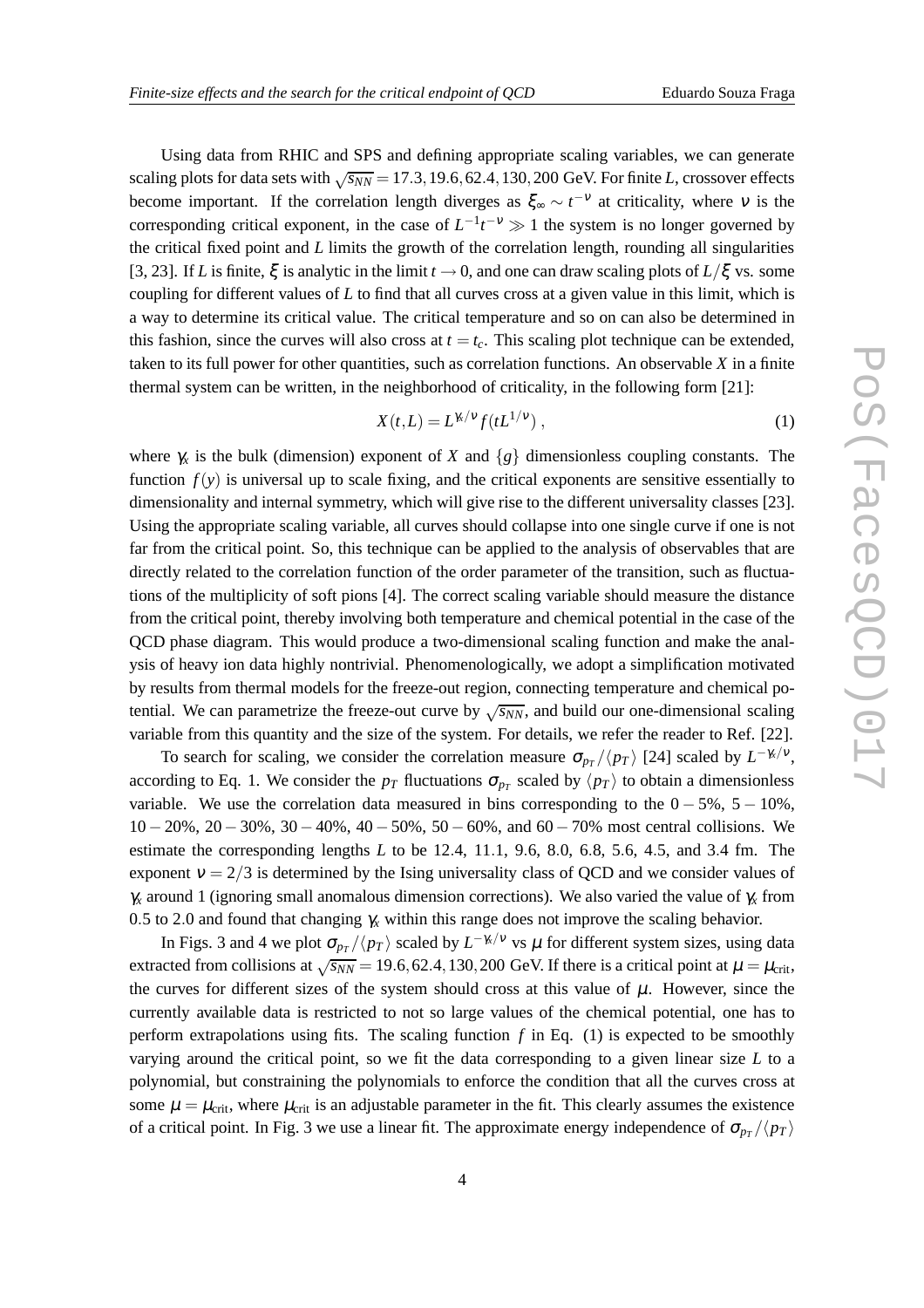along with the linear fit, leads to a very large  $\mu$  value where the curves can cross ( $\mu \sim 3$  GeV). There is no reason however to assume a linear fit function, so in Fig. 4 we also try a second order polynomial. The assumption of a second order polynomial function for *f* allows the curves from different system sizes to cross at a much smaller value of  $\mu$ . Based on this fit, we find that the data is consistent with a critical point at  $\mu \sim 510$  MeV corresponding to a  $\sqrt{s_{NN}}$  of 5.75 GeV.



**Figure 5:** The expected measurement of  $\sigma_{p}$  / $\langle p_T \rangle$  as a function of the number of participants at lower energies assuming the critical point is at 509 MeV as extracted from the quadratic polynomial fit of STAR data.

RHIC has also run at lower energies in order to search for a critical point in the Beam Energy Scan program. Using the quadratic polynomial fit of STAR data (Fig. 4) and assuming the critical point is at 509 MeV we can make predictions for  $\sigma_{p} / \langle p_T \rangle$  at lower energies. We show this expectation as a function of the number of participants, *N*<sub>part</sub>, for three proposed beam energies: 11.5,7.7 and 5 GeV in Fig. 5. Notice that the centrality dependence changes once one moves to the other side of the critical point. This is a condition enforced by finite-size scaling which provides a generic signal for having reached the first-order phase transition side of the critical point.

Finite size effects are non negligible in heavy ion experiments and the mapping of the phase diagram for QCD they can produce. In fact, most thermodynamic quantities will be considerably shifted in the pseudocritical diagram that is actually probed, so that comparisons to results from the lattice in the thermodynamic limit should be made with caution. On the other hand, finitesize scaling techniques are simple and well defined in the case of heavy ion collisions. Even if it is hard to define the ideal scaling variable, it provides a pragmatic method to search for the critical point and investigate the universality properties of QCD. The fact that FSS prescinds from the knowledge of the details of the system under consideration, providing information about its criticality based solely on its most general features, makes it a very powerful tool for data analysis. From a very limited data set in energy spam, we have used FSS to exclude the presence of a critical point at small values of the baryonic chemical potential, below 450 MeV. Besides, FSS is naturally fit to produce concrete predictions: once one assumes the existence of criticality, the scaling of correlation functions must be manifest in its vicinity.